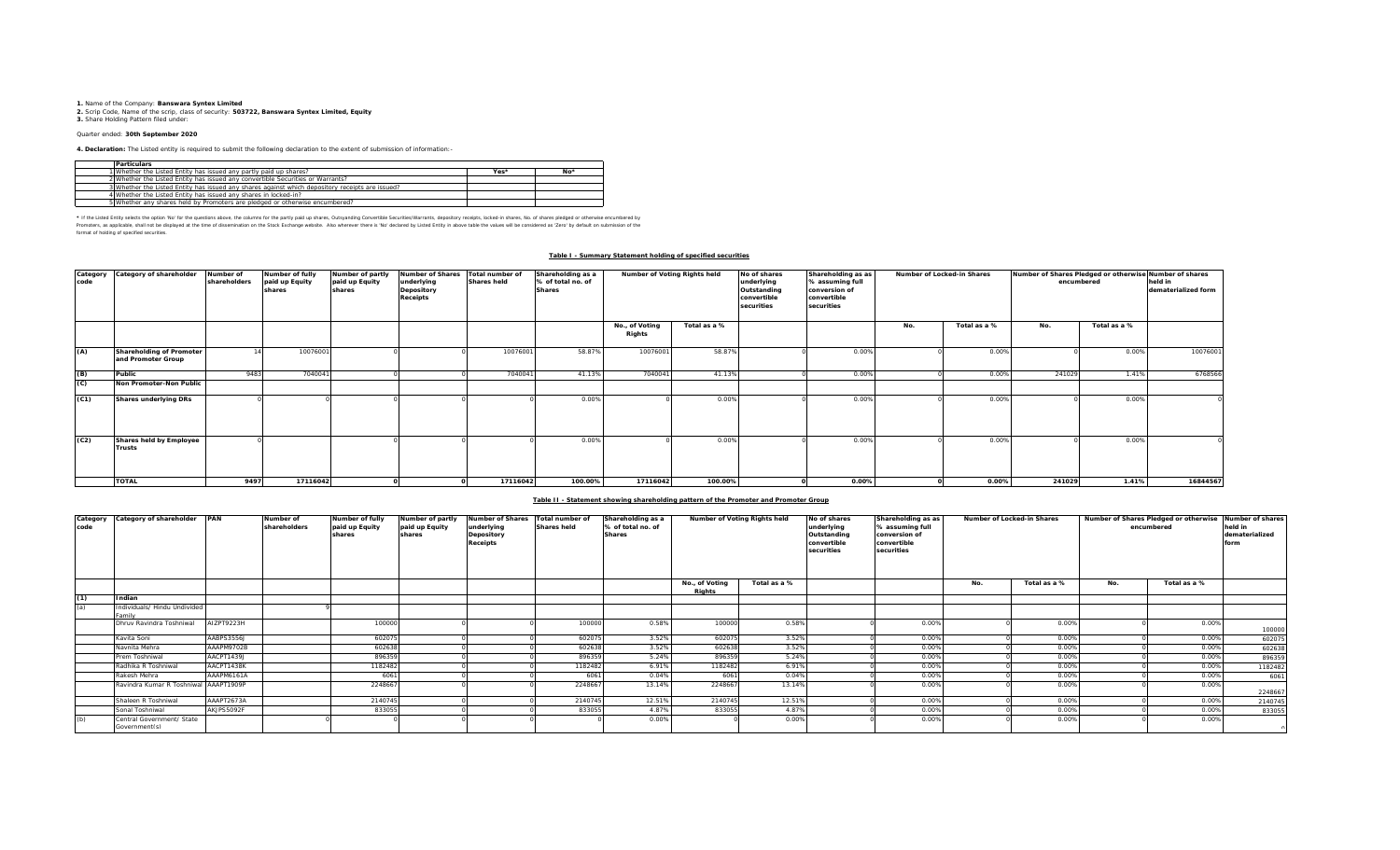| (d) | <b>Bodies Corporate</b>                                                                   |            |          |  |          |        |          |        |       |       |          |          |
|-----|-------------------------------------------------------------------------------------------|------------|----------|--|----------|--------|----------|--------|-------|-------|----------|----------|
|     | Lawson Trading Co. Pvt Ltd AAACL6061B                                                     |            | 405018   |  | 405018   | 2.37%  | 405018   | 2.37%  | 0.00% | 0.00% | 0.00%    | 405018   |
|     | Moonfine Trading Co. Pvt Ltd AACCM2240H                                                   |            | 194500   |  | 194500   | 1.14%  | 194500   | 1.14%  | 0.00% | 0.00% | 0.00%    | 194500   |
|     | Niral Trading Pvt Ltd                                                                     | AAACN3463B | 561665   |  | 561665   | 3.28%  | 561665   | 3.28%  | 0.00% | 0.00% | 0.00%    | 561665   |
|     | Speedshore Trading Co. Pvt AAECS7228M                                                     |            | 202736   |  | 202736   | 1.18%  | 202736   | 1.18%  | 0.00% | 0.00% | 0.00%    | 202736   |
|     | Sub-Total (A)(1)                                                                          |            | 9976001  |  | 9976001  | 58.28% | 9976001  | 58.28% | 0.00% | 0.00% | 0.00%    | 9976001  |
| (2) | Foreign                                                                                   |            |          |  |          |        |          |        |       |       |          |          |
| (a) | Individuals (Non-Resident<br>Individuals/ Foreign<br>Individuals)                         |            |          |  |          |        |          |        |       |       |          |          |
|     | Udit Ravindra Toshniwal                                                                   | AJIPT4880G | 100000   |  | 100000   | 0.58%  | 100000   | 0.58%  | 0.00% | 0.00% | 0.00%    | 100000   |
| (h) | Government                                                                                |            |          |  |          | 0.00%  |          | 0.00%  | 0.00% | 0.00% | 0.00%    |          |
|     | Institutions                                                                              |            |          |  |          | 0.00%  |          | 0.00%  | 0.00% | 0.00% | 0.00%    |          |
|     | Foreign Portfolio Investor                                                                |            |          |  |          | 0.00%  |          | 0.00%  | 0.00% | 0.00% | 0.00%    |          |
|     | Any Other (specify)                                                                       |            |          |  |          | 0.00%  |          | 0.00%  | 0.00% | 0.00% | 0.00%    |          |
|     | Sub-Total (A)(2)                                                                          |            | 100000   |  | 100000   | 0.58%  | 100000   | 0.58%  | 0.00% | 0.00% | $0.00\%$ | 100000   |
|     | <b>Total Shareholding of</b><br>Promoter and Promoter<br>Group $(A)$ =<br>$(A)(1)+(A)(2)$ |            | 10076001 |  | 10076001 | 58.87% | 10076001 | 58.87% | 0.00% | 0.00% | 0.00%    | 10076001 |

## **Table III - Statement showing shareholding pattern of the Public shareholder**

| Category<br>code  | Category of shareholder PAN                                                            |            | Number of<br>shareholders | Number of fully<br>paid up Equity | Number of partly<br>paid up Equity | Number of Shares<br>underlying | Total number of<br><b>Shares held</b> | Shareholding as a<br>% of total no. of | Number of Voting Rights held |        | No of shares<br>underlying               | Shareholding as as<br>% assuming full      | Number of Locked-in Shares |       | Number of Shares Pledged or otherwise Number of shares<br>encumbered |       | held in                |
|-------------------|----------------------------------------------------------------------------------------|------------|---------------------------|-----------------------------------|------------------------------------|--------------------------------|---------------------------------------|----------------------------------------|------------------------------|--------|------------------------------------------|--------------------------------------------|----------------------------|-------|----------------------------------------------------------------------|-------|------------------------|
|                   |                                                                                        |            |                           | shares                            | shares                             | Depository<br>Receipts         |                                       | <b>Shares</b>                          |                              |        | Outstanding<br>convertible<br>securities | conversion of<br>convertible<br>securities |                            |       |                                                                      |       | dematerialized<br>form |
| (1)               | <b>Institutions</b>                                                                    |            |                           |                                   |                                    |                                |                                       |                                        |                              |        |                                          |                                            |                            |       |                                                                      |       |                        |
| (a)<br>(b)<br>(c) | Mutual Funds / UTI                                                                     |            |                           | 300                               |                                    |                                | 300                                   | 0.00%                                  | 300                          | 0.00%  |                                          | 0.00%                                      |                            | 0.00% |                                                                      | 0.00% |                        |
|                   | /enture Capital Funds                                                                  |            |                           |                                   |                                    |                                |                                       | 0.00%                                  |                              | 0.00%  |                                          | 0.00%                                      |                            | 0.00% |                                                                      | 0.00% |                        |
|                   | Alternate Investment Funds                                                             |            |                           |                                   |                                    |                                |                                       | 0.00%                                  |                              | 0.00%  |                                          | 0.00%                                      |                            | 0.00% |                                                                      | 0.00% |                        |
| (d)               | Foreign Venture Capital<br>nvestors                                                    |            |                           |                                   |                                    |                                |                                       | 0.00%                                  |                              | 0.00%  |                                          | 0.00%                                      |                            | 0.00% |                                                                      | 0.00% |                        |
| (e)               | Foreign Portfolio Investors                                                            |            |                           |                                   |                                    |                                |                                       | 0.00%                                  |                              | 0.00%  |                                          | 0.00%                                      |                            | 0.00% |                                                                      | 0.00% |                        |
| (f)               | inancial Institutions/ Banks                                                           |            |                           | 450                               |                                    |                                | 450                                   | 0.00%                                  | 450                          | 0.00%  |                                          | 0.00%                                      |                            | 0.00% |                                                                      | 0.00% |                        |
| $\frac{1}{2}$     | nsurance Companies                                                                     |            |                           |                                   |                                    |                                |                                       | 0.00%                                  |                              | 0.00%  |                                          | 0.00%                                      |                            | 0.00% |                                                                      | 0.00% |                        |
|                   | Provident Funds/Pension<br>unds                                                        |            |                           |                                   |                                    |                                |                                       | 0.00%                                  |                              | 0.00%  |                                          | 0.00%                                      |                            | 0.00% |                                                                      | 0.00% |                        |
| (i)               | Any Other (Foreign<br><b>Institutional Investors)</b>                                  |            |                           | 76758                             |                                    |                                | 76758                                 | 0.45%                                  | 76758                        | 0.45%  |                                          | 0.00%                                      |                            | 0.00% |                                                                      | 0.00% |                        |
|                   |                                                                                        |            |                           |                                   |                                    |                                |                                       |                                        |                              |        |                                          |                                            |                            |       |                                                                      |       | 76758                  |
|                   | Elara India Opportunities<br>und Limited                                               | AABCE6307N |                           | 658780                            |                                    |                                | 658780                                | 3.85%                                  | 658780                       | 3.85%  |                                          | 0.00%                                      |                            | 0.00% |                                                                      | 0.00% | 658780                 |
|                   | Sub-Total (B)(1)                                                                       |            |                           | 736288                            |                                    |                                | 736288                                | 4.30%                                  | 736288                       | 4.30%  |                                          | 0.00%                                      |                            | 0.00% |                                                                      | 0.00% | 735538                 |
| (2)               | Central Govt/State<br>Govt(s)/President of<br>ndia                                     |            |                           |                                   |                                    |                                |                                       | 0.00%                                  |                              | 0.00%  |                                          | 0.00%                                      |                            | 0.00% |                                                                      | 0.00% |                        |
|                   | Sub-Total $(B)(2)$                                                                     |            |                           |                                   |                                    | $\Omega$                       |                                       | 0.00%                                  | $\Omega$                     | 0.00%  |                                          | 0.00%                                      |                            | 0.00% |                                                                      | 0.00% |                        |
| $\frac{(3)}{(a)}$ | <b>Non-institutions</b>                                                                |            |                           |                                   |                                    |                                |                                       |                                        |                              |        |                                          |                                            |                            |       |                                                                      |       |                        |
|                   | Individuals -                                                                          |            |                           |                                   |                                    |                                |                                       |                                        |                              |        |                                          |                                            |                            |       |                                                                      |       |                        |
|                   | Individual shareholders<br>holding nominal share capital<br>up to Rs. 2 lakh.          |            | 9356                      | 3220792                           |                                    |                                | 3220792                               | 18.82%                                 | 3220792                      | 18.82% |                                          | 0.00%                                      |                            | 0.00% | 18691                                                                | 1.09% | 2956245                |
|                   | . Individual shareholders<br>holding nominal share capital<br>in excess of Rs. 2 lakh. |            |                           | 462057                            |                                    |                                | 46205                                 | 2.70%                                  | 462057                       | 2.70%  |                                          | 0.00%                                      |                            | 0.00% | 53416                                                                | 0.31% | 462057                 |
| (b)               | NBFCs registered with RBI                                                              |            |                           |                                   |                                    |                                |                                       | 0.00%                                  |                              | 0.00%  |                                          | 0.00%                                      |                            | 0.00% |                                                                      | 0.00% |                        |
| $\frac{c}{d}$     | mployee Trusts                                                                         |            |                           |                                   |                                    |                                |                                       | 0.00%                                  |                              | 0.00%  |                                          | 0.00%                                      |                            | 0.00% |                                                                      | 0.00% |                        |
|                   | Overseas Depositories<br>(holding DRs) (balancing<br>(gure                             |            |                           |                                   |                                    |                                |                                       |                                        |                              |        |                                          |                                            |                            |       |                                                                      |       |                        |
| (d)               | Any Other (Bodies<br>$\cdots$                                                          |            | 105                       | 439398                            |                                    |                                | 439398                                | 2.57%                                  | 439398                       | 2.57%  |                                          | 0.00%                                      |                            | 0.00% | 700                                                                  | 0.00% | 433220                 |